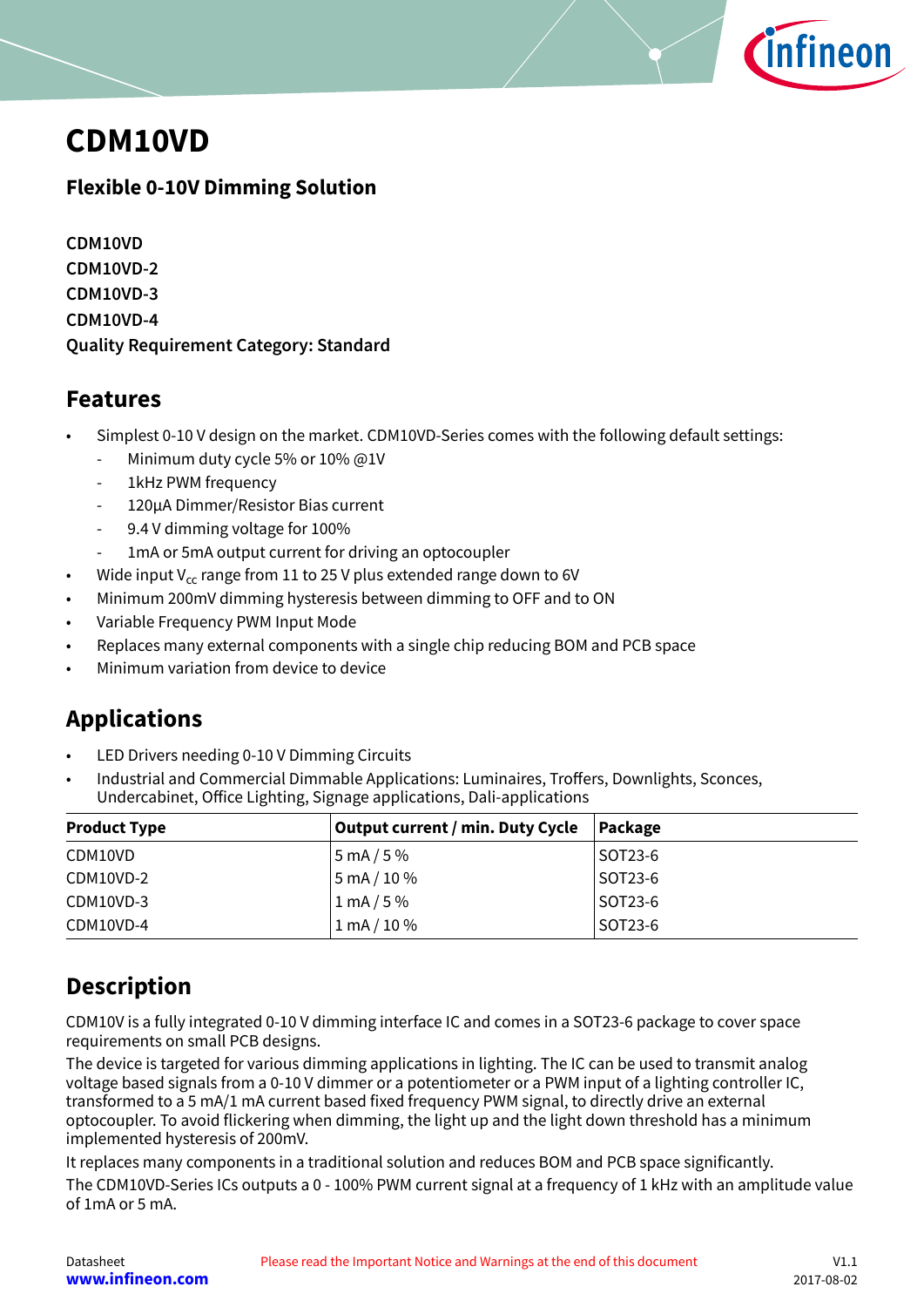

### **Description**

The duty cycle of the PWM signal can be selected to be either 5% or 10%. Dim-to-off feature is fully supported with a minimum hysteresis of 200 mV between dim-to-dark and dim-to-light.

Embedded digital signal processing maintains minimum variations from device to device.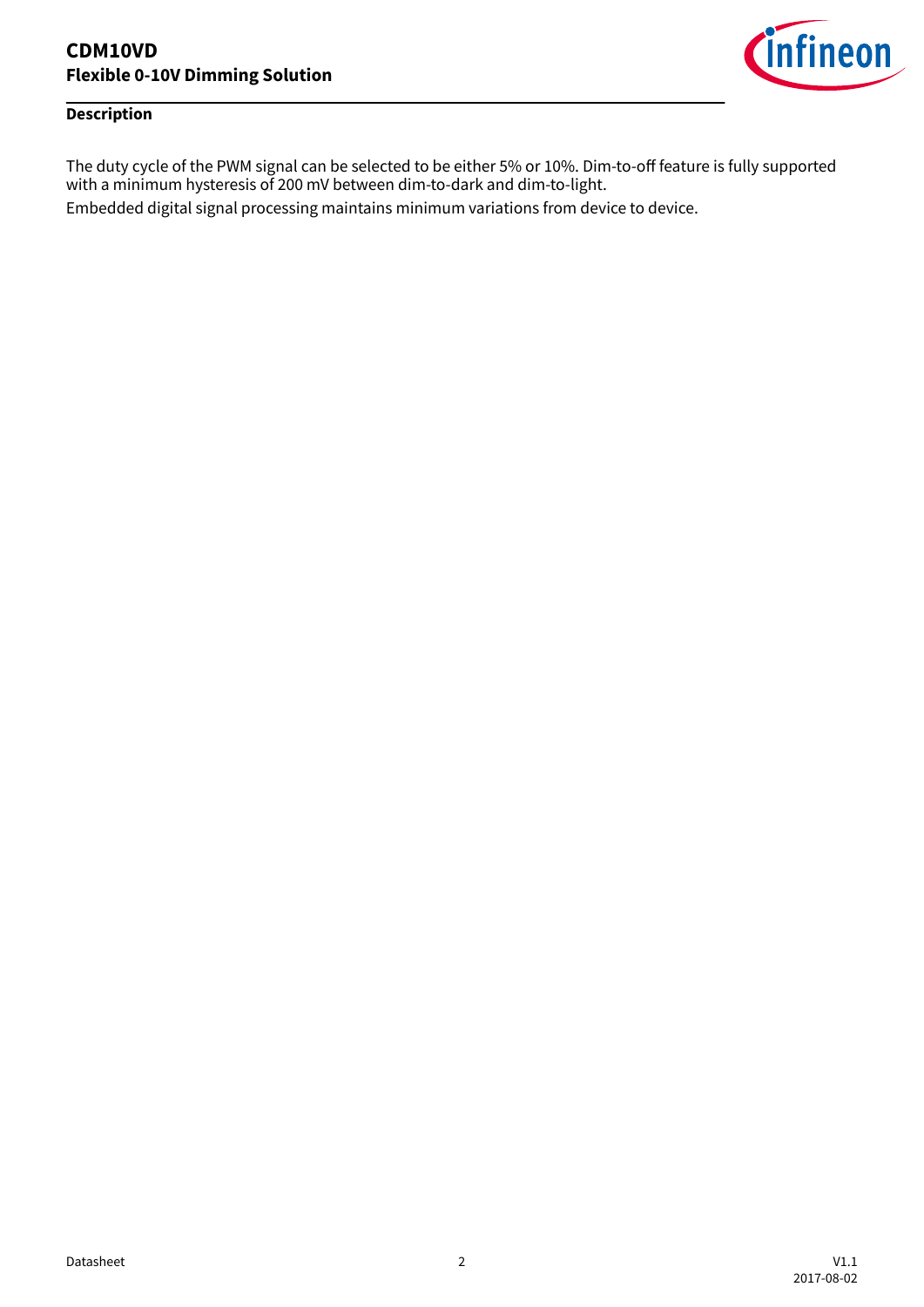

### Table of contents

### **Table of contents**

| 5 |  |
|---|--|
|   |  |
|   |  |
|   |  |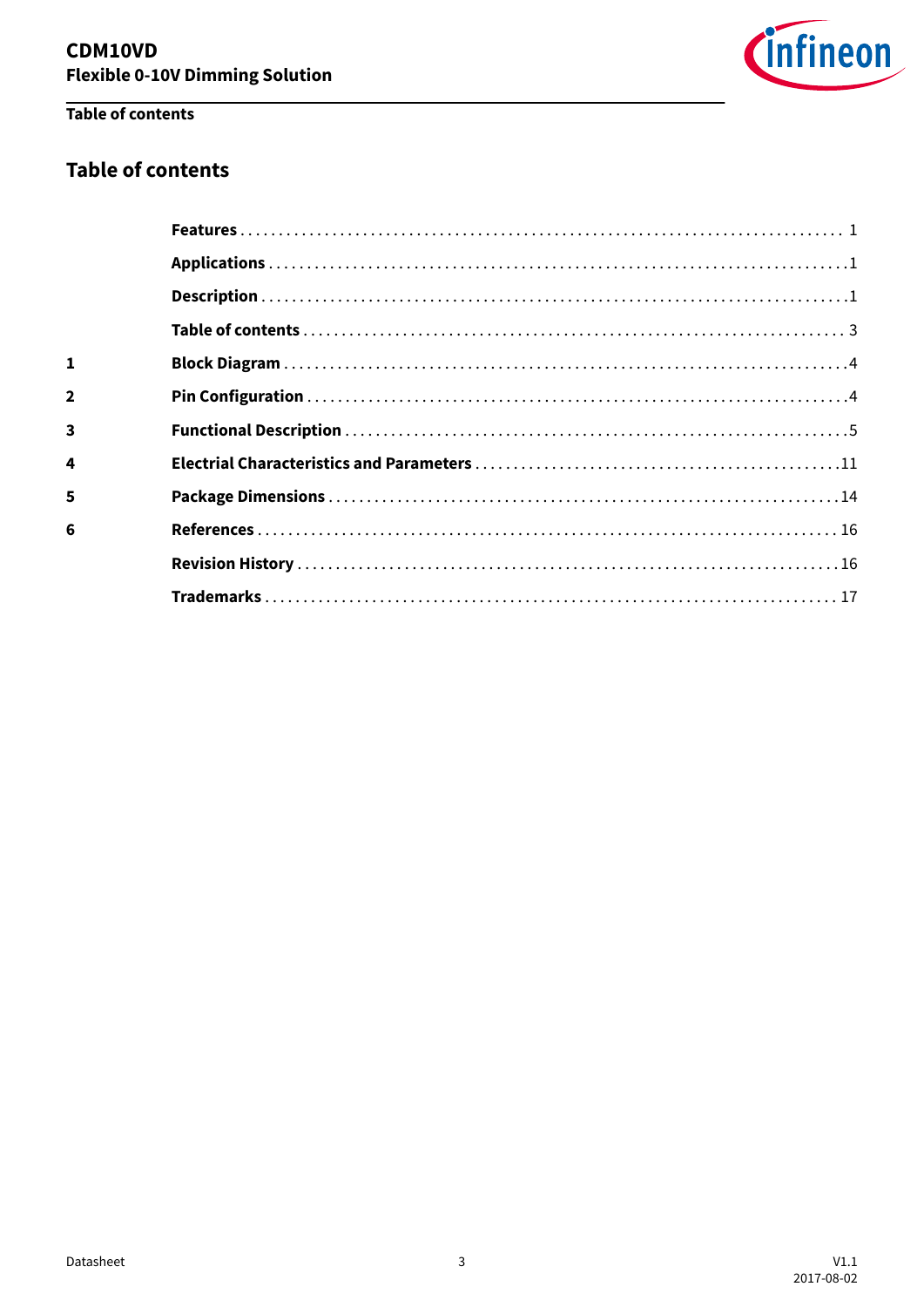

<span id="page-3-0"></span>**Block Diagram**

### **1 Block Diagram**



**Figure 1 Block Diagram of the CDM10VD**

### **2 Pin Configuration**

### **Table 1 Pin configutation**

| Pin | <b>Name</b>       | <b>Function</b>                      |
|-----|-------------------|--------------------------------------|
|     | V <sub>CC</sub>   | Input supply voltage                 |
|     | <b>GND</b>        | GND                                  |
| 3   | <b>l</b> out      | PWM output current                   |
| 4   | <b>NC</b>         | GND                                  |
|     | <b>NC</b>         | GND                                  |
| 6   | $R_{\text{dim}+}$ | Dimmer current output /Voltage sense |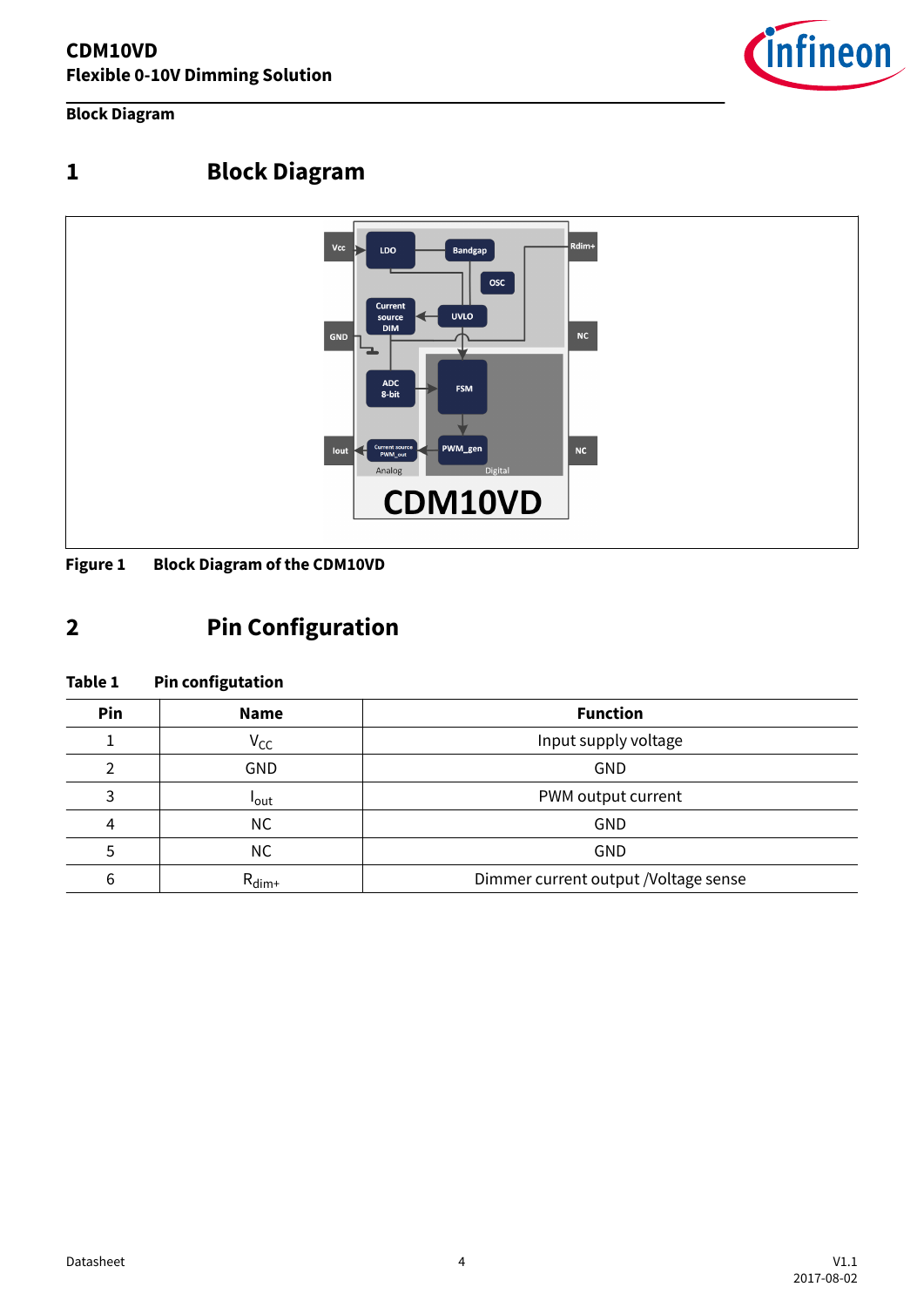

### <span id="page-4-0"></span>**3 Functional Description**

### **Typical Application Circuit**



### **Figure 2 Typical Application Circuit**

- Note: The Diode marked with  $*$  is for the protection of the  $R_{\text{dim}+}$ -Pin when active dimming is used. This is because the voltage on this Pin is not allowed to be higher than  $V_{CC}$ +0.5V. It is advised to use a low leakage, low reverse current Schottky-Diode in order to not influence the dimming performance (e.g. MMSD301T1G).
- Note: The capacitor connected to the  $R_{\text{dim}+}$ -Pin reduces the amount of coupled noise to the dimming signal. The size of this capacitance should be in the range of 2.2 - 10 nF (typ. 4.7 nF), where a small capacitor allows steeper edges of the dimming signal, a larger capacitor enhances the noise reduction.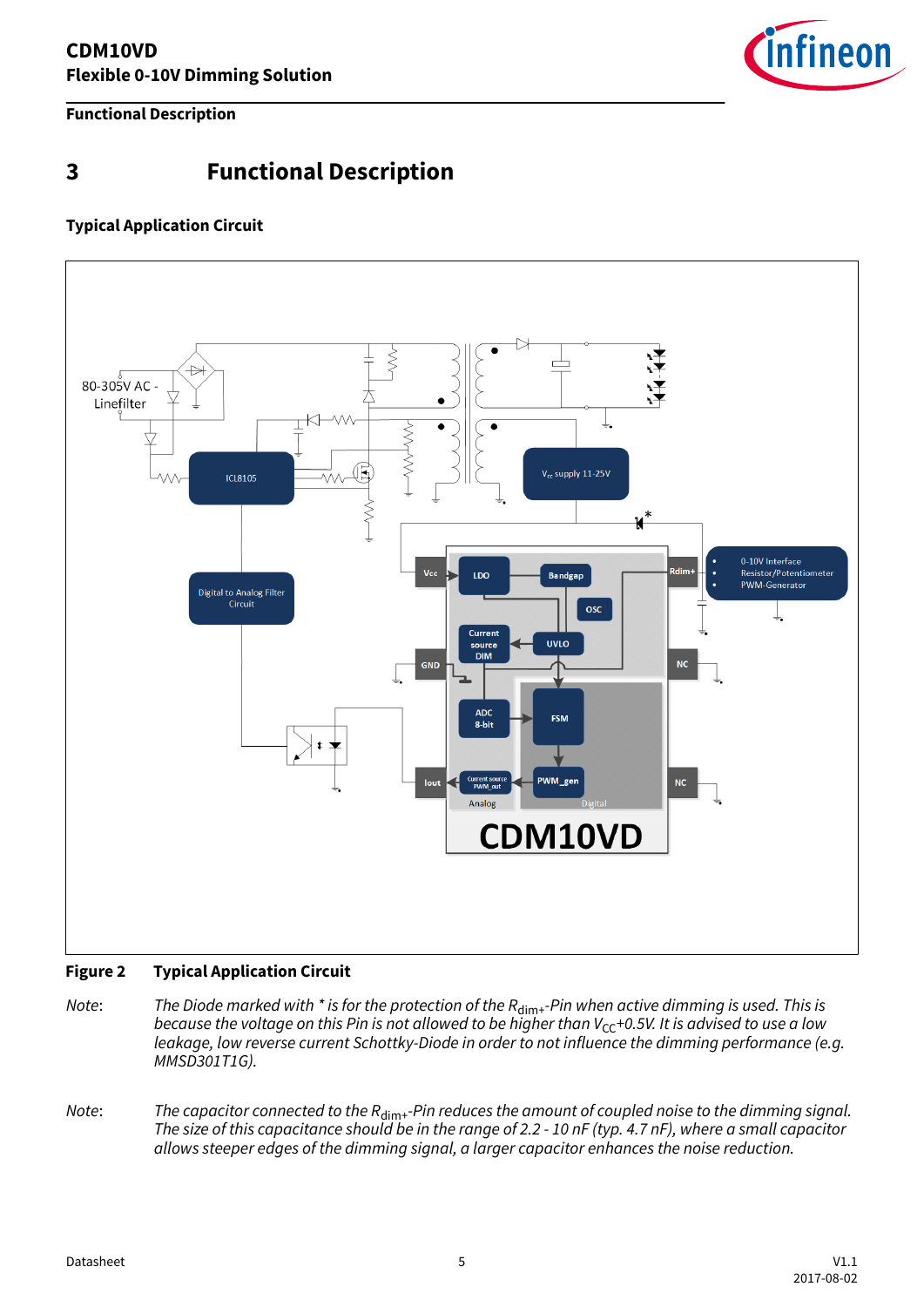

### **Recommended cooling area**

In order to guarantee the full functionality of the CDM10VD device, the required cooling area has to be selected according to the graph in **Figure 3**.



**Figure 3 Cooling area over ambient temperature CDM10VD**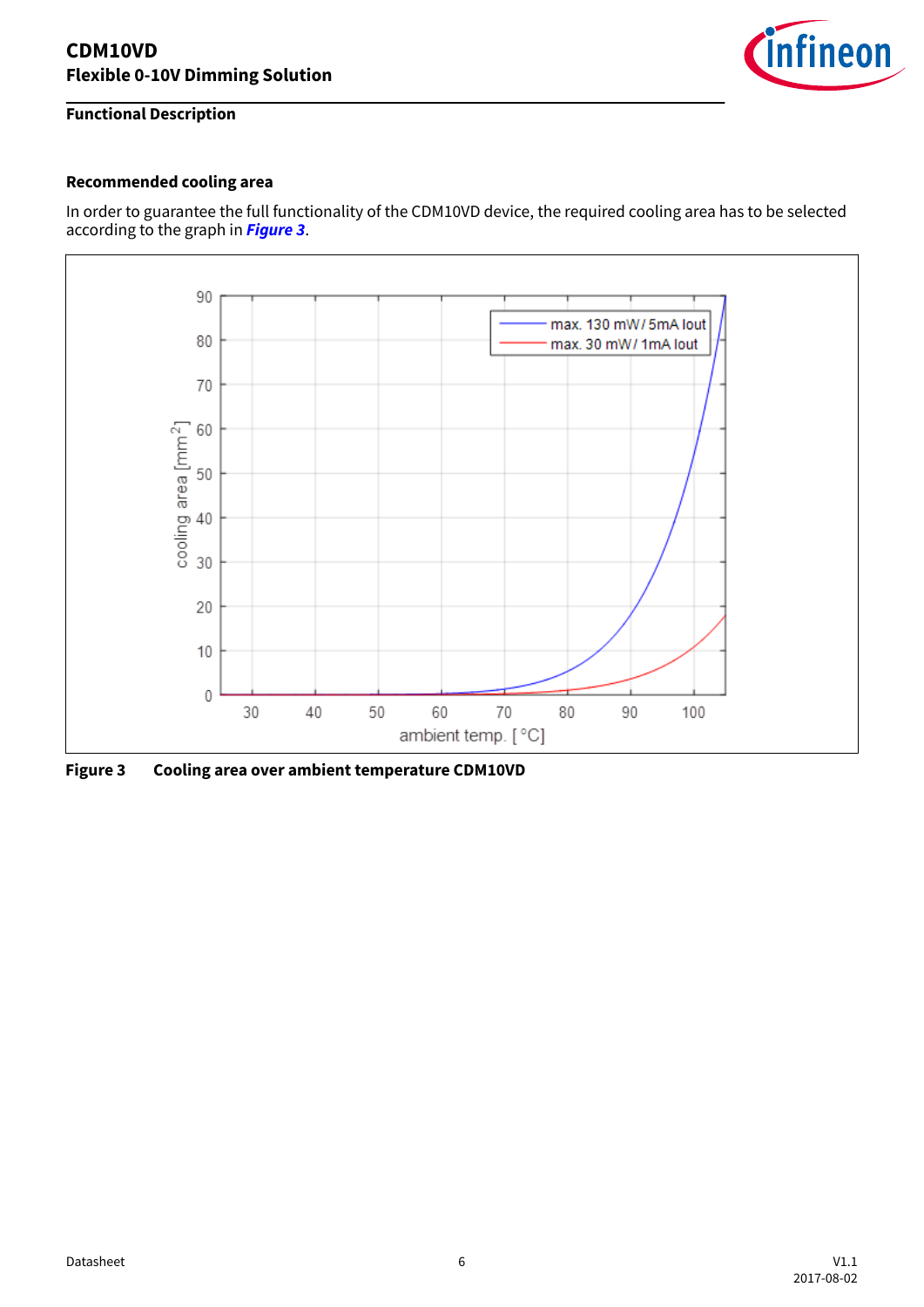

#### **Dimming Characteristic**

#### **Table 2 PWM Output current referring to Rdim+-Pin nominal Voltage**

| $R_{\text{dim}+}$      | <b>l</b> out                       |
|------------------------|------------------------------------|
| <0.5V (dim-to-dark)    | OFF (0%)                           |
| 0.5V1V (dim-to-dark)   | Min duty cycle 5%/10%              |
| <0.7V (dim-to-bright)  | OFF (0%)                           |
| 0.7V1V (dim-to-bright) | Min duty cycle 5%/10%              |
| 1V9.4V                 | Min duty cycle (@ 1V)100% (@ 9.4V) |
| >9.4V                  | Always active (100%)               |



#### **Figure 4 Dimming Characteristic with +-1% error for start- & endpoint for 5% and 10% Min Duty Cycle**

#### Table 3 Dim2bright and dim2off thresholds

| Dim2off |     | Dim2bright |      |            | <b>Hysteresis</b> |       |
|---------|-----|------------|------|------------|-------------------|-------|
| min     | nom | max        | min  | max<br>nom |                   | min   |
| 0,35    | 0,5 | 0,65       | 0,55 | υ,         | 0,85              | 200mV |

The CDM10VD device has two operating ranges, as seen in **[Figure 5](#page-7-0)**, in regards of the supply voltage  $V_{CC}$ . The following conditions must be taken into consideration:

• between 11 and 25V the device is fully operable and all parameters are in specification

• between 6 and 11V the device is functional but the parameters might be out of specification

The purpose of the extended  $V_{CC}$  range is to use it during the off state of the LED. Here the secondary side supply voltage can be lowered down to 6V, which is sufficient to keep the CDM10VD device functional. The System has to be designed in an way that the remaining power, which is transferred to the output, is low enough so the LEDs' doesn't emit any visible light, but sufficient to keep the CDM10VD in this extended V<sub>CC</sub> range. If a voltage on the  $R_{dim+}$ -pin is sensed, which is higher than the dim2bright threshold, the system powers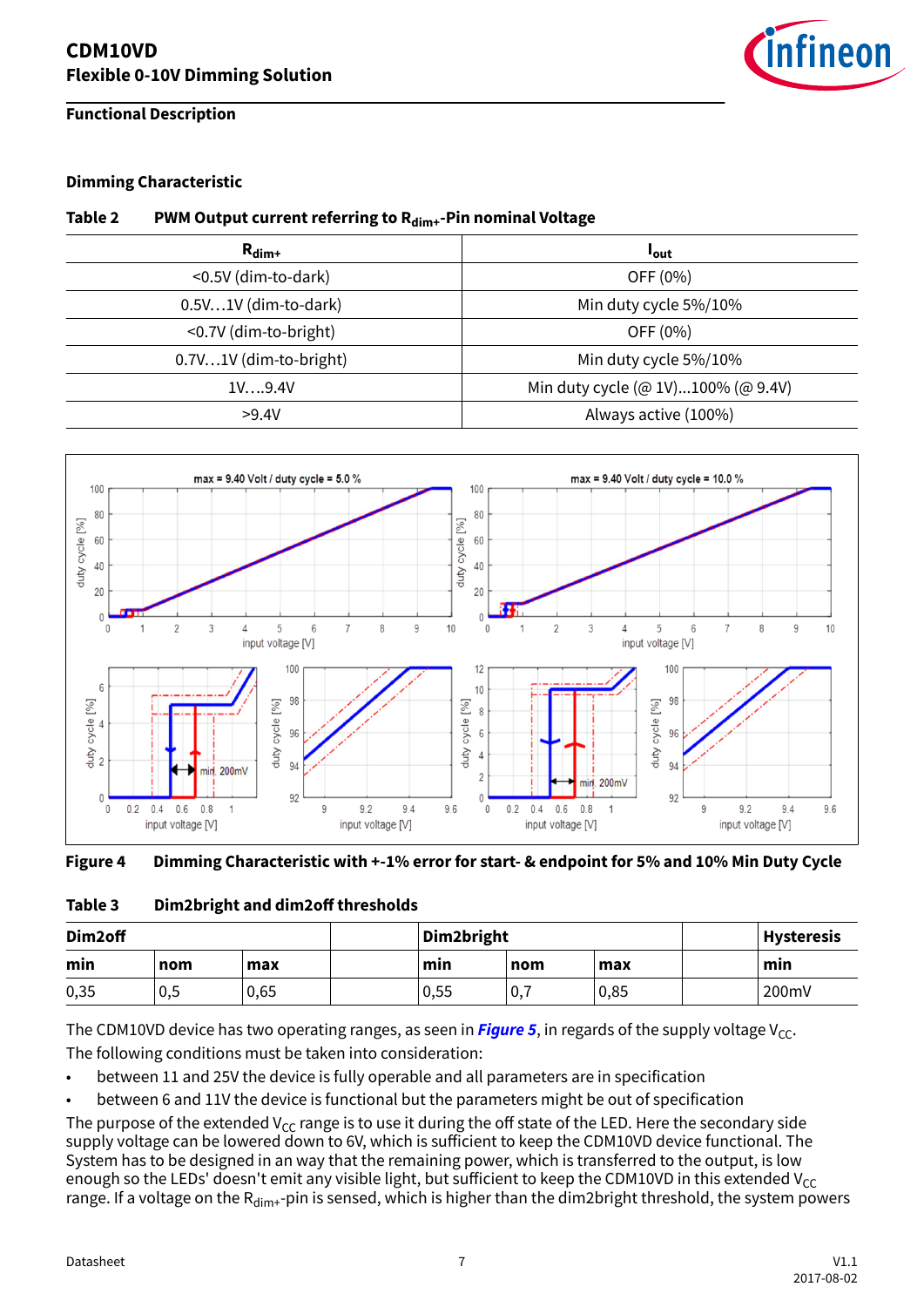

### <span id="page-7-0"></span>**Functional Description**

the output to the normal operating voltage. This should also bring the  $V_{CC}$  supply voltage to the normal operating area of the CDM10VD device where all parameters are in specification again.



**Figure 5** Extended V<sub>CC</sub> range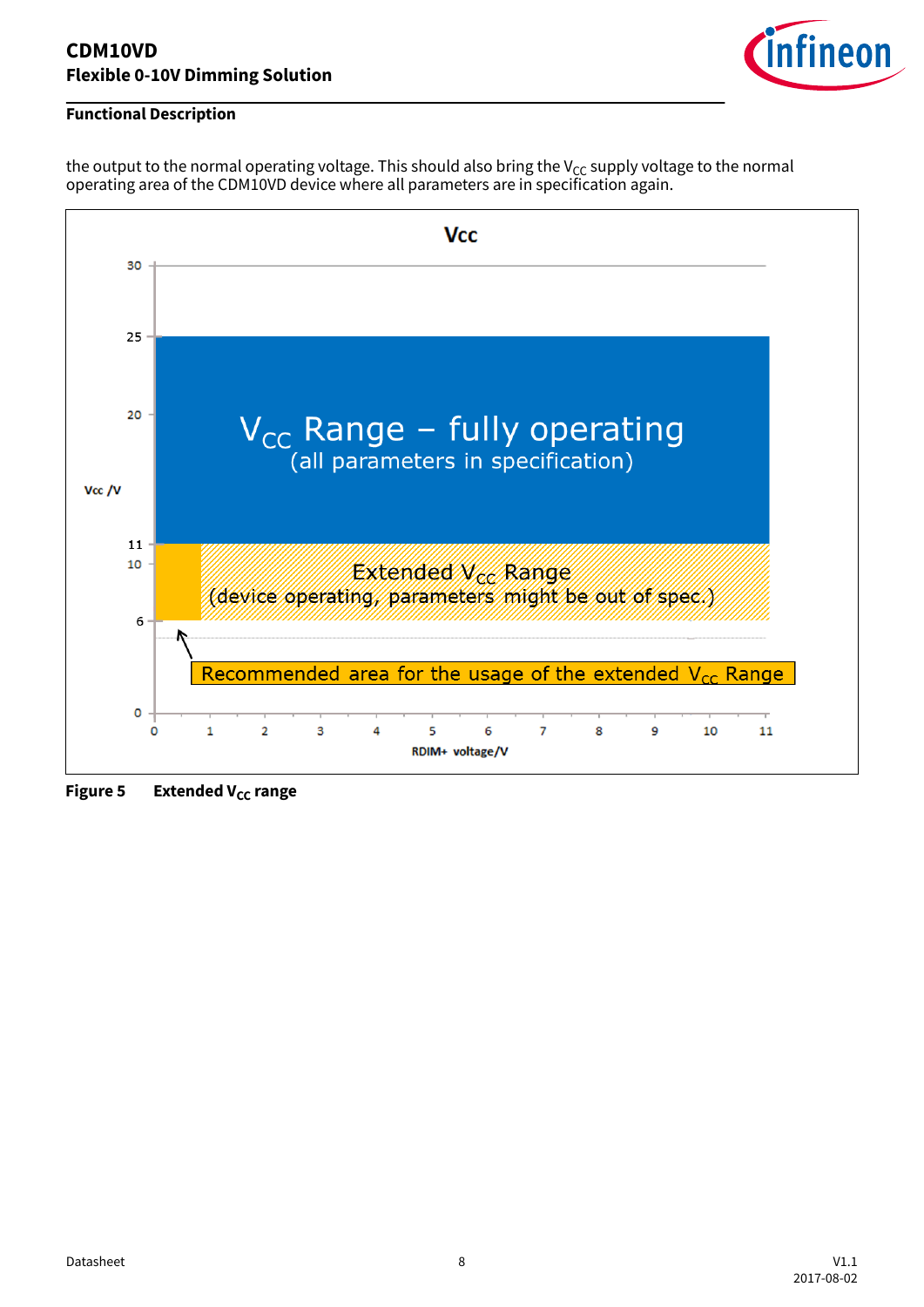

#### **Variable Frequency PWM Input Mode**

CDM10VD device can be operated in a 'frequency conversion input mode'. In this mode the PWM input signal on  $R_{\text{dim}+}$  with frequencies between 100 Hz and 3 kHz will be converted to 1 kHz signal on  $I_{\text{out}}$ . The duty cycle between input and output signals remain at the same level. The configuration and conditions are described below.

Variable frequency mode conditions



| Figure 6 | <b>Timing for the Variable Frequency PWM Input Mode</b> |  |
|----------|---------------------------------------------------------|--|
|          |                                                         |  |

| <b>Condition</b>  | <b>Name</b>                  |               | <b>Nom</b>                                                    | Max                |
|-------------------|------------------------------|---------------|---------------------------------------------------------------|--------------------|
| $R_{dimH}$        | $R_{\text{dim}+}$ High Value | 9.6V          |                                                               | $V_{CC}$ +0,5V     |
| $R_{dimL}$        | $R_{\text{dim}+}$ Low Value  | $-0.5V$       | 0.0V                                                          | 0.5V               |
| $I_{\text{outH}}$ | I <sub>out</sub> High Value  |               | $R_{\text{lout}}$ <sup>*</sup> $I_{\text{lout}}$ <sup>1</sup> |                    |
| <b>l</b> outL     | I <sub>out</sub> Low Value   |               | 0.0V                                                          |                    |
| $t_{IN}$          | Period input signal          | $0.33$ ms     | 1.0 <sub>ms</sub>                                             | 10.0 <sub>ms</sub> |
| $t_{\text{OUT}}$  | Period ouput signal          | 1.0 ms - $5%$ | 1.0 <sub>ms</sub>                                             | $1.0ms + 5\%$      |
| $t_{\mathsf{R}}$  | Rising edge time             |               |                                                               | $1.8 \,\mu s$      |
| $t_{\mathsf{F}}$  | Falling edge time            |               |                                                               | $1.8 \,\mu s$      |

| Table 4 | <b>Conditions for the Variable Frequency PWM Input Mode</b> |
|---------|-------------------------------------------------------------|
|---------|-------------------------------------------------------------|

Note:  $^1$  R<sub>lout</sub> is the resistance connected between the I<sub>out</sub> and the GND-PIN. I<sub>out</sub> is 1 mA or 5 mA dependent on the CDM10VD version.

Once the CDM10VD detects the frequency in the range 100 Hz and 3 kHz on the  $R_{\text{dim}+}$  input the internal FSM will lock after min eight input signal periods. In this time the input  $R_{\text{dim}+}$  signal is provided to the I<sub>out</sub> directly, see **[Figure 7](#page-9-0)**.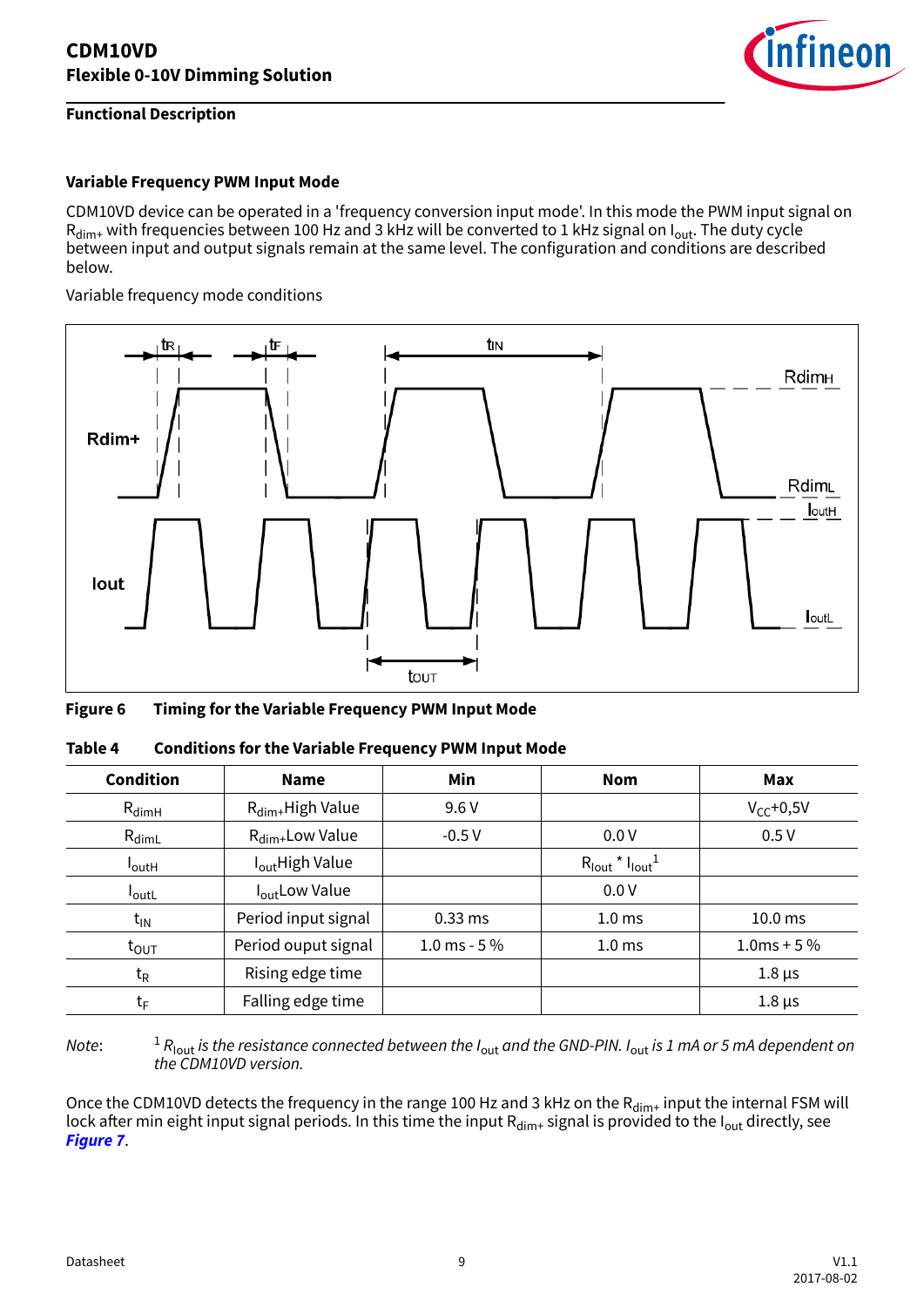

### <span id="page-9-0"></span>**Functional Description**



**Figure 7 Lock phase default mode**

### **Backup mode**

To avoid the I<sub>out</sub> behavior during lock phase in default mode, there is an additional option described below. In normal operation Pin 5 has to be connected to the GND level. In this mode the CDM10VD selects automatically between the standard hysteresis mode and the frequency conversion mode depending on the input signal on R<sub>dim+</sub>. Leaving the Pin 5 unconnected, the CMD10VD device will switch directly to the frequency conversion mode and the Iout pin will be tied to GND during the frequency lock phase, see **Figure 8**. In this mode the standard hysteresis mode cannot be used.



**Figure 8 Lock phase backup mode**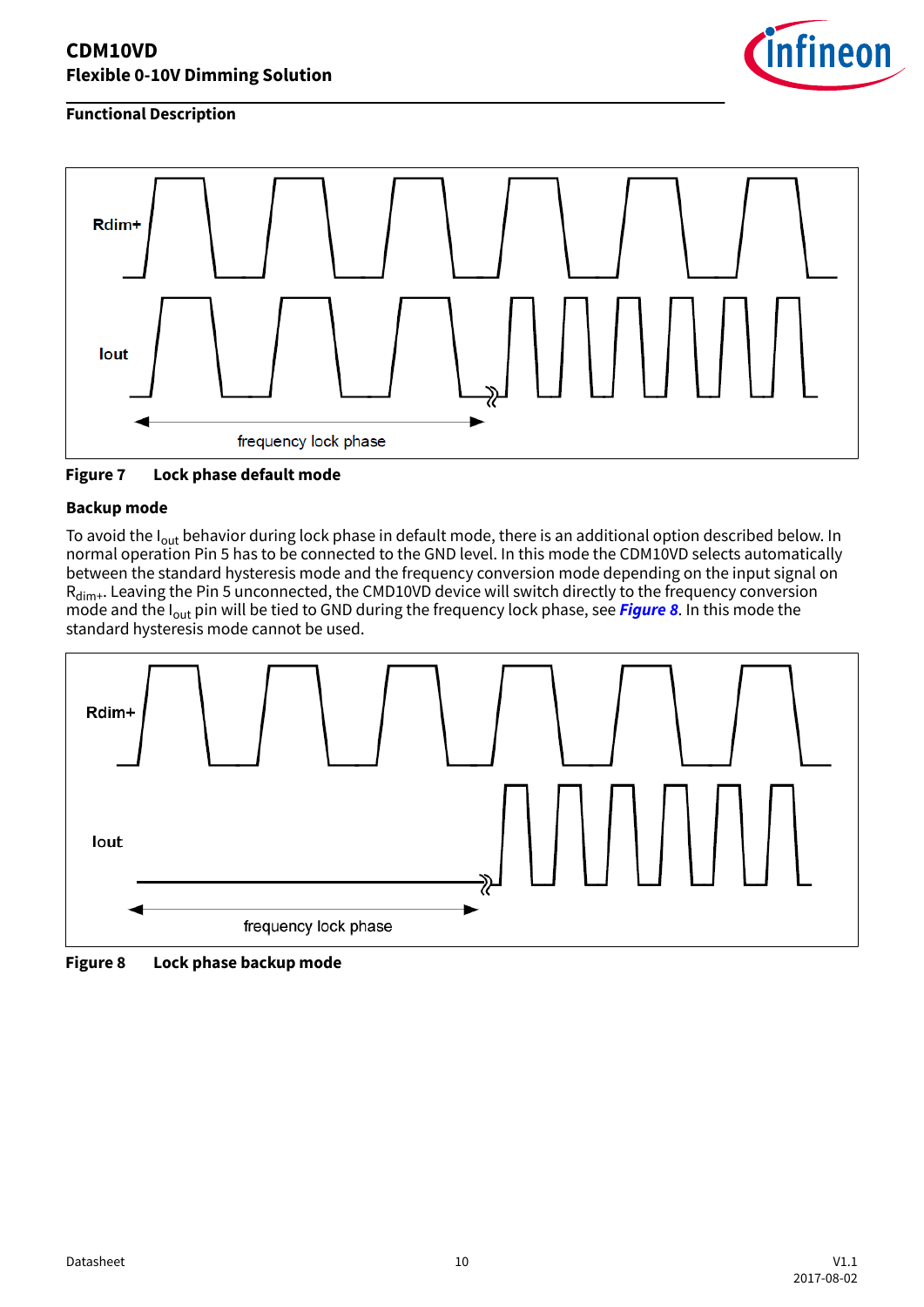

<span id="page-10-0"></span>**Electrial Characteristics and Parameters**

### **4 Electrial Characteristics and Parameters**

| Pin | <b>Name</b>       |         | <b>Values</b><br>Unit |        | <b>Note or Test Condition</b>                                                                                      |
|-----|-------------------|---------|-----------------------|--------|--------------------------------------------------------------------------------------------------------------------|
|     |                   | Min.    | Max.                  |        |                                                                                                                    |
|     | $V_{\rm cc}$      | 0       | 26                    | V      |                                                                                                                    |
| 2   | <b>GND</b>        | 0       | $\mathbf 0$           | ٧      | Point of reference                                                                                                 |
| 3   | l <sub>out</sub>  | $-0.5$  | 3.63                  | ٧      | Depending on the<br>optocupler voltage @ 5mA<br>or 1mA                                                             |
| 4   | <b>NC</b>         | $-0.25$ | 0.1                   | V      | Connect to GND during<br>operation                                                                                 |
| 5   | <b>NC</b>         | $-0.25$ | 0.1                   | V      | During operation Connect to<br>GND                                                                                 |
| 6   | $R_{\text{dim}+}$ | $-0.5$  | $V_{CC}$ + 0.5        | $\vee$ | An applied voltage above<br>max value leads to the<br>destruction of the device.<br>Also valid if $V_{CC}$ is 0 V. |

### **Table 5 Absolute Maximum Ratings**

Absolute maximum ratings (**Table 5**) are defined as ratings which when being exceeded may lead to destruction of the integrated circuit. Exposure to absolute maximum rating conditions for extended periods may affect device reliability. Maximum ratings are absolute ratings; exceeding only one of these values may cause irreversible damage to the integrated circuit. These values are not tested during production test.

#### **Table 6 Electrical Characteristics**

| <b>Parameter</b>                            | <b>Symbol</b>    |       | <b>Values</b> |              | <b>Unit</b>  | <b>Note or Test</b>                                    |
|---------------------------------------------|------------------|-------|---------------|--------------|--------------|--------------------------------------------------------|
|                                             |                  | Min.  | Typ.          | Max.         |              | <b>Condition</b>                                       |
| Input Voltage                               | $V_{in}$         | 11    |               | 25           | V            | Operating Voltage                                      |
| <b>Extended Input Voltage</b>               | $V_{ext}$        | 6     |               | 10.9         | $\vee$       | Parameters might<br>be out of spec.                    |
| Junction Temperature<br>Range               | $T_{\rm J}$      | $-40$ |               | 135          | $^{\circ}$ C |                                                        |
| <b>Ambient Temperature</b><br>Range         | $T_A$            | $-40$ |               | 105          | $^{\circ}$ C | All limits<br>guaranteed                               |
| <b>Startup Ambient</b><br>Temperature Range | $T_A$            | $-55$ |               | 105          | $^{\circ}$ C | IC startup<br>guaranteed                               |
| <b>Current Consumption</b>                  | $I_{CC}$         |       |               | $\mathbf{1}$ | mA           | Current<br>Consumption of<br>the IC for self<br>supply |
| Output Current for<br>Dimmer                | $I_{\text{dim}}$ | $-5%$ | 120           | $+5%$        | μA           | Current flow out<br>of $R_{\text{dim}+}$ -Pin          |
| PWM frequency                               | $f_{\sf PWM}$    | -5%   | 1000          | $+5%$        | Hz           |                                                        |
| Dimming accuracy                            |                  | $-1$  |               | $+1$         | $\%$         | With active<br>dimming incl. all<br>variations         |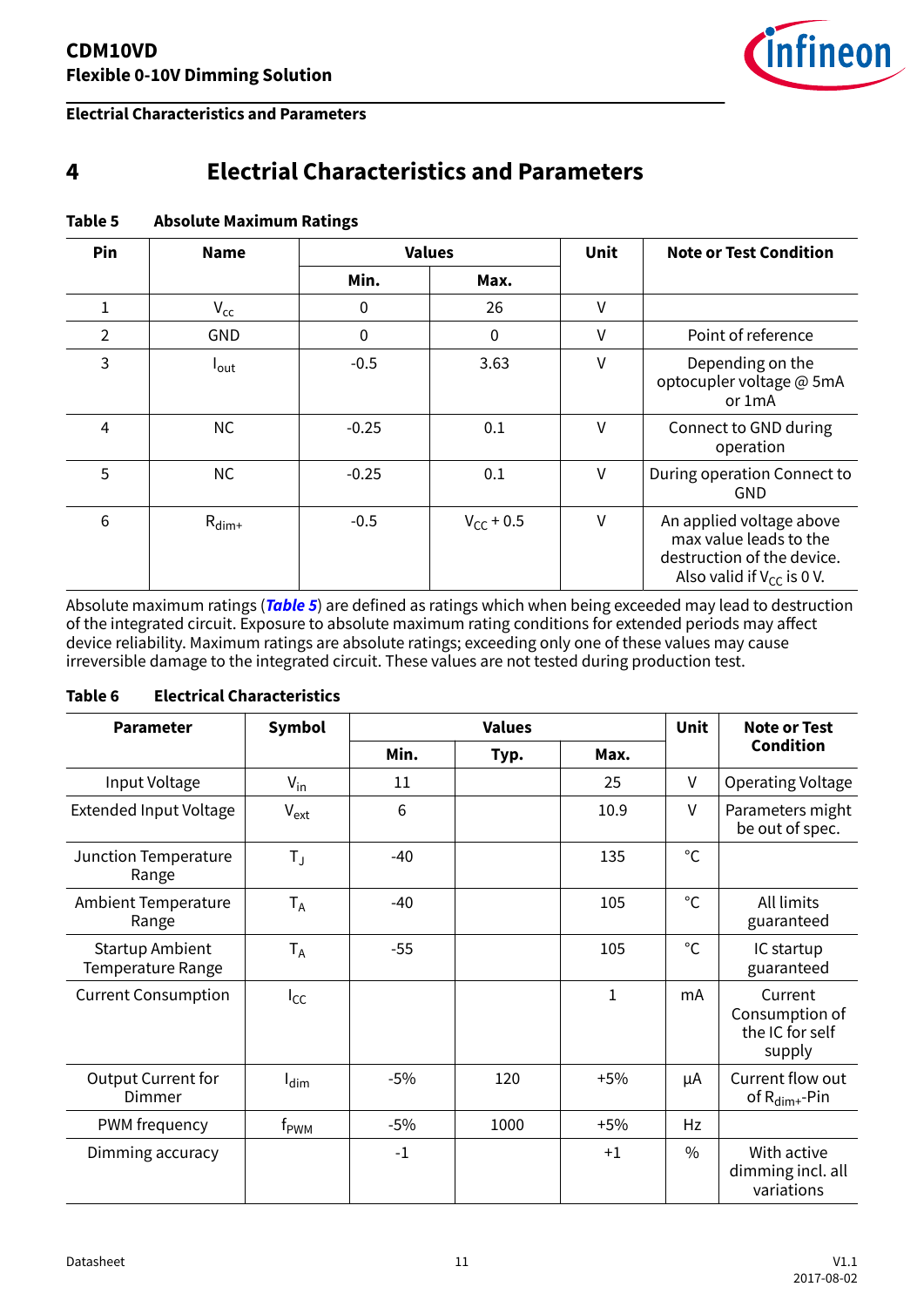

### **Electrial Characteristics and Parameters**

### **Parameter Symbol Values Unit Note or Test Condition Min. Typ. Max.** Wake-up Time t<sup>w</sup> 40 µs Time from VCC = 6 V to first output current ESD capability HBM  $V_{HAB}$   $\vert$   $V_{HAB}$   $\vert$  1500  $V$  according to ANSI/ESDA/JEDEC JS-001  $ESD$  capability CDM  $V_{CDM}$   $|$   $|$   $|$   $|$  500  $|$  according to JESD22 C101

### **Table 6 Electrical Characteristics (continued)**

### **Table 7 Electrical Characteristics for CDM10VD**

| <b>Parameter</b>                         | Symbol                  |                        | <b>Values</b>                                                                                              |                                        | <b>Unit</b>   | Note or Test                     |
|------------------------------------------|-------------------------|------------------------|------------------------------------------------------------------------------------------------------------|----------------------------------------|---------------|----------------------------------|
|                                          |                         | Min.                   | Typ.                                                                                                       | Max.                                   |               | <b>Condition</b>                 |
| <b>Output Current for</b><br>Optocoupler | $I_{\text{out}}$        | 4.5                    | 5                                                                                                          | 5.5                                    | mA            |                                  |
| Min. duty cycle                          | <b>PW<sub>PWM</sub></b> | $-0.5$                 | 5                                                                                                          | $+0.5$                                 | $\frac{0}{0}$ | Percentage of the<br>pulse width |
| <b>Power Dissipation</b>                 | $P_{\text{tot}}$        | 8.25@5%<br>duty cycle; | 130 @ 100%<br>duty cycle<br>83.2 @ 70%<br>duty cycle<br>54 @ 50%<br>duty cycle<br>30.4 @ 30%<br>duty cycle | 160 @ 100%<br>PWM & 25 V <sub>in</sub> | mW            | Dimmer current<br>included       |

### **Table 8 Electrical Characteristics for CDM10VD-2**

| <b>Parameter</b>                         | <b>Symbol</b>       | <b>Values</b>          |                          |                                        | <b>Unit</b> | Note or Test                     |
|------------------------------------------|---------------------|------------------------|--------------------------|----------------------------------------|-------------|----------------------------------|
|                                          |                     | Min.                   | Typ.                     | Max.                                   |             | <b>Condition</b>                 |
| <b>Output Current for</b><br>Optocoupler | $I_{\text{out}}$    | 4.5                    | 5                        | 5.5                                    | mA          |                                  |
| Min. duty cycle                          | $PW_{\mathrm{PWM}}$ | $-0.5$                 | 10                       | $+0.5$                                 | $\%$        | Percentage of the<br>pulse width |
| <b>Power Dissipation</b>                 | $P_{\text{tot}}$    | 11 @ 10%<br>duty cycle | 130 @ 100%<br>duty cycle | 160 @ 100%<br>PWM & 25 V <sub>in</sub> | mW          | Dimmer current<br>included       |
|                                          |                     |                        | 83.2 @ 70%<br>duty cycle |                                        |             |                                  |
|                                          |                     |                        | 54 @ 50%<br>duty cycle   |                                        |             |                                  |
|                                          |                     |                        | 30.4 @ 30%<br>duty cycle |                                        |             |                                  |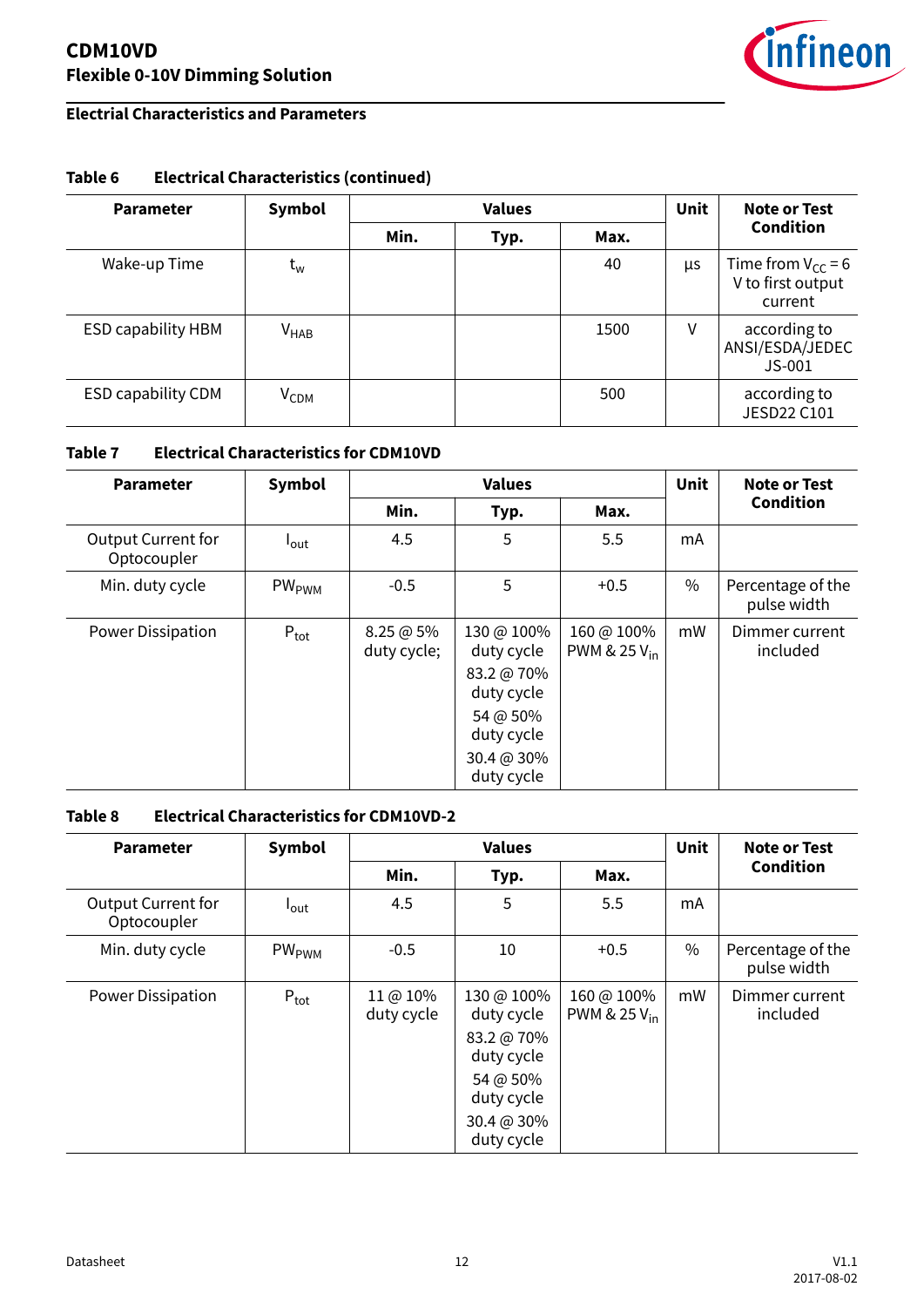

### **Electrial Characteristics and Parameters**

| <b>Parameter</b>                         | <b>Symbol</b>    | <b>Values</b>             |                                                                                                         |                                       | <b>Unit</b> | Note or Test                     |
|------------------------------------------|------------------|---------------------------|---------------------------------------------------------------------------------------------------------|---------------------------------------|-------------|----------------------------------|
|                                          |                  | Min.                      | Typ.                                                                                                    | Max.                                  |             | <b>Condition</b>                 |
| <b>Output Current for</b><br>Optocoupler | l <sub>out</sub> | 0.9                       | 1                                                                                                       | 1.1                                   | mA          |                                  |
| Min. duty cycle                          | $PW_{PWM}$       | $-0.5$                    | 5                                                                                                       | $+0.5$                                | $\%$        | Percentage of the<br>pulse width |
| Power Dissipation                        | $P_{\text{tot}}$ | $2.3 @ 5\%$<br>duty cycle | 30 @ 100%<br>duty cycle<br>21 @ 70%<br>duty cycle<br>15 @ 50%<br>duty cycle<br>$9 @ 30\%$<br>duty cycle | 53 @ 100%<br>PWM & 25 V <sub>in</sub> | mW          | Dimmer current<br>included       |

### **Table 9 Electrical Characteristics for CDM10VD-3**

### **Table 10 Electrical Characteristics for CDM10VD-4**

| <b>Parameter</b>                         | Symbol                  | <b>Values</b>                      |                                                                                                         |                                       | Unit | Note or Test                     |
|------------------------------------------|-------------------------|------------------------------------|---------------------------------------------------------------------------------------------------------|---------------------------------------|------|----------------------------------|
|                                          |                         | Min.                               | Typ.                                                                                                    | Max.                                  |      | <b>Condition</b>                 |
| <b>Output Current for</b><br>Optocoupler | $I_{\text{out}}$        | 0.9                                | 1                                                                                                       | 1.1                                   | mA   |                                  |
| Min. duty cycle                          | <b>PW<sub>PWM</sub></b> | $-0.5$                             | 10                                                                                                      | $+0.5$                                | $\%$ | Percentage of the<br>pulse width |
| <b>Power Dissipation</b>                 | $P_{\text{tot}}$        | $2.6 \, \omega 10\%$<br>duty cycle | 30 @ 100%<br>duty cycle<br>21 @ 70%<br>duty cycle<br>15 @ 50%<br>duty cycle<br>$9 @ 30\%$<br>duty cycle | 53 @ 100%<br>PWM & 25 V <sub>in</sub> | mW   | Dimmer current<br>included       |

Note: Please contact Infineon if you are in need of an inverted output current.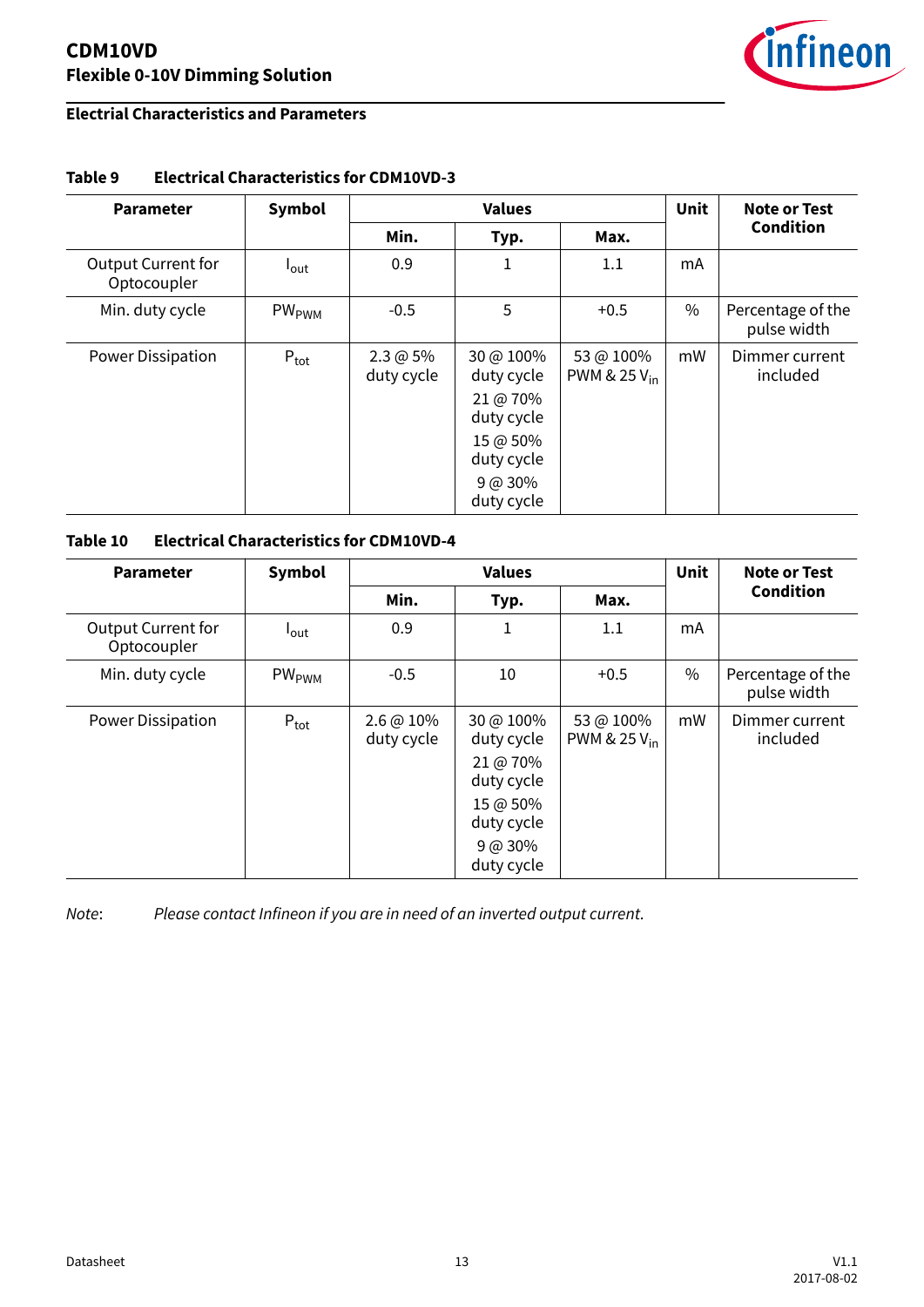

<span id="page-13-0"></span>**Package Dimensions**

### **5 Package Dimensions**

### **Package Drawings**



**Figure 9 Package Drawings**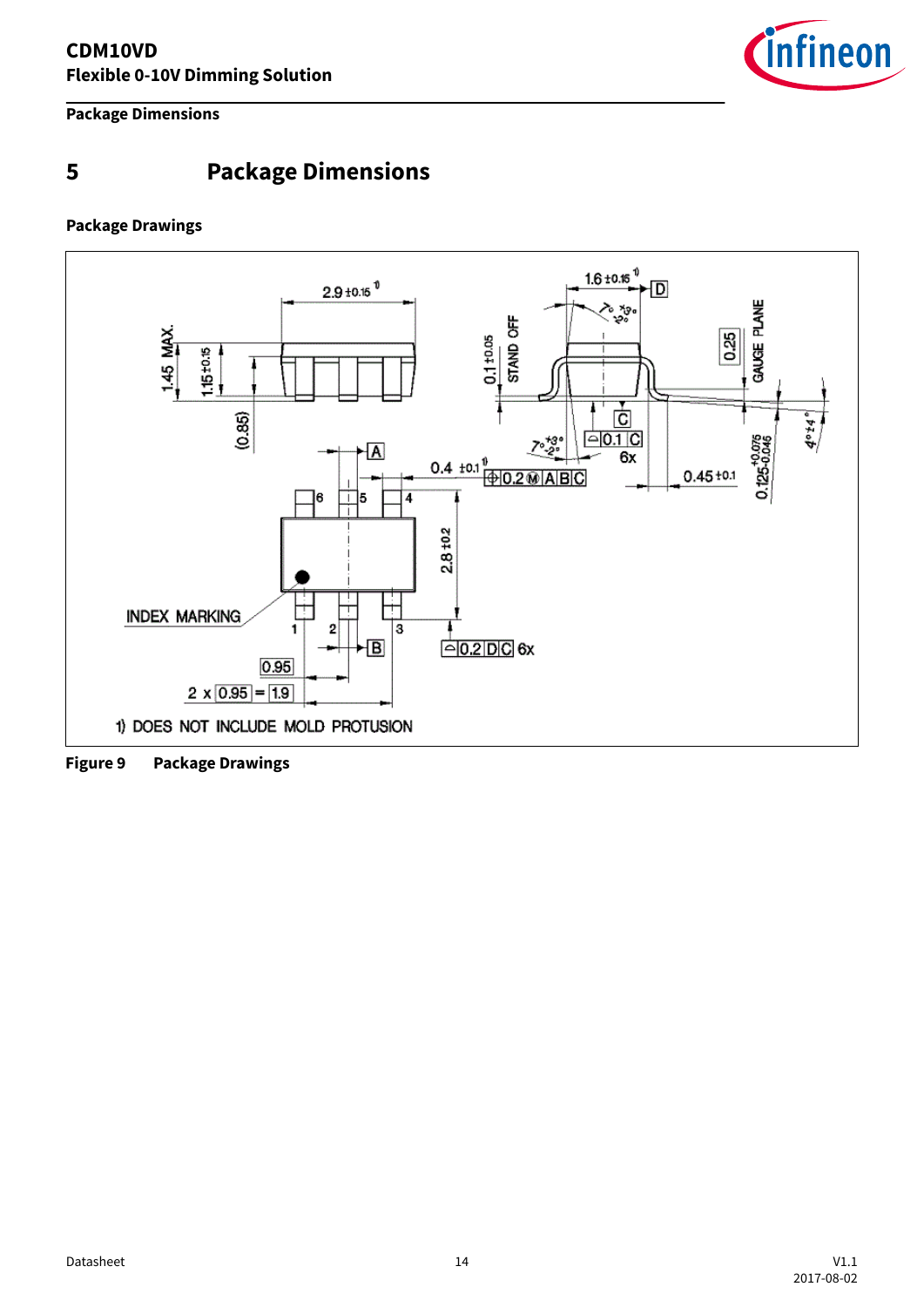### **Package Dimensions**

#### **Footprint**



**Figure 10 Footprint**

### **Packing Description**



![](_page_14_Picture_7.jpeg)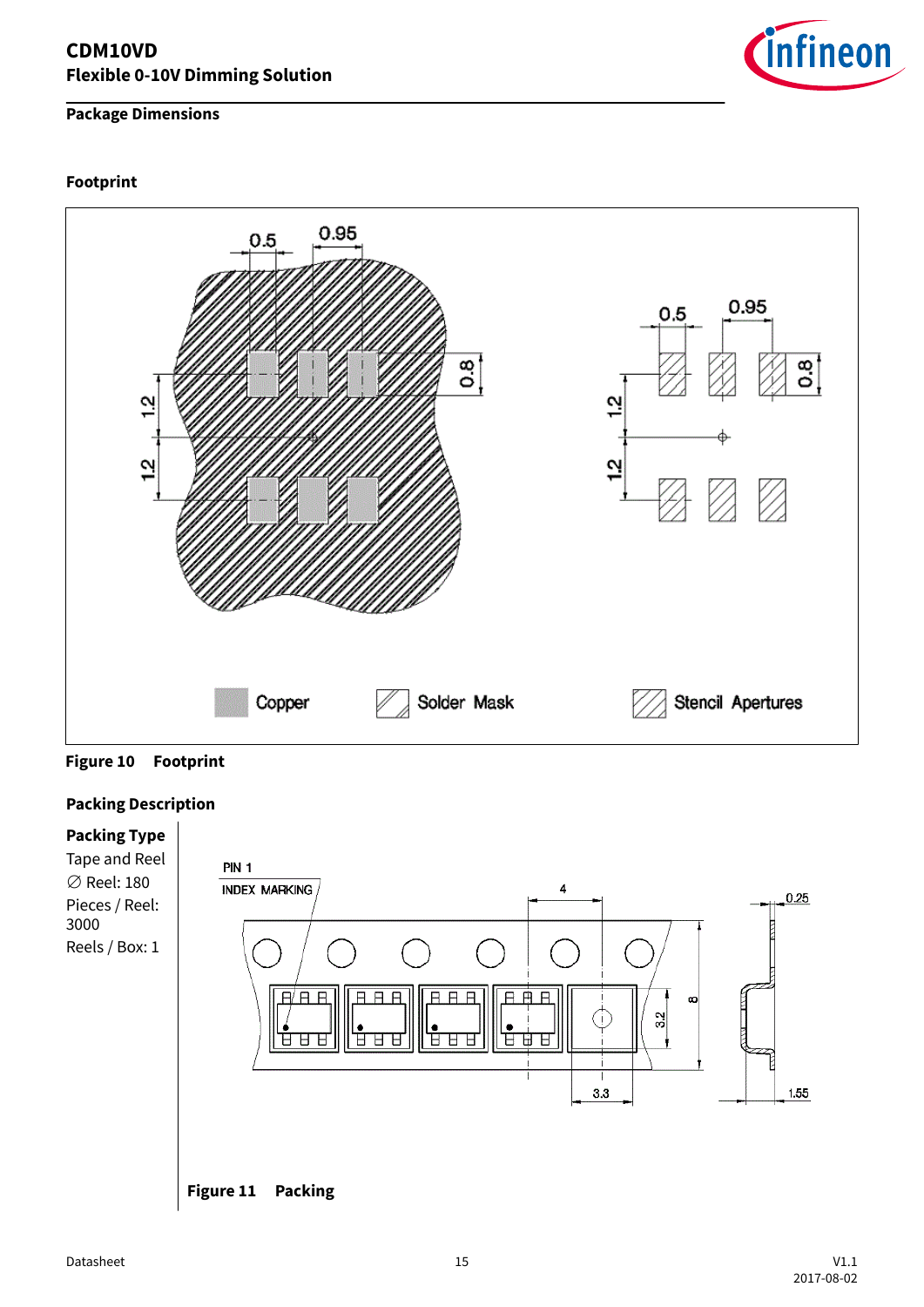### <span id="page-15-0"></span>**References**

# infineon

### **6 References**

#### **Related information**

**[Please refer to the Datasheet of the CDM10V for further application related information.](http://www.infineon.com/CDM10V)**

### **Revision History**

Major changes since previous revision

| <b>Revision History</b> |                                                        |  |  |
|-------------------------|--------------------------------------------------------|--|--|
| Reference               | <b>Description</b>                                     |  |  |
| V1.0                    | First release                                          |  |  |
| V1.1                    | Corrected value for min power dissipation in table 10. |  |  |